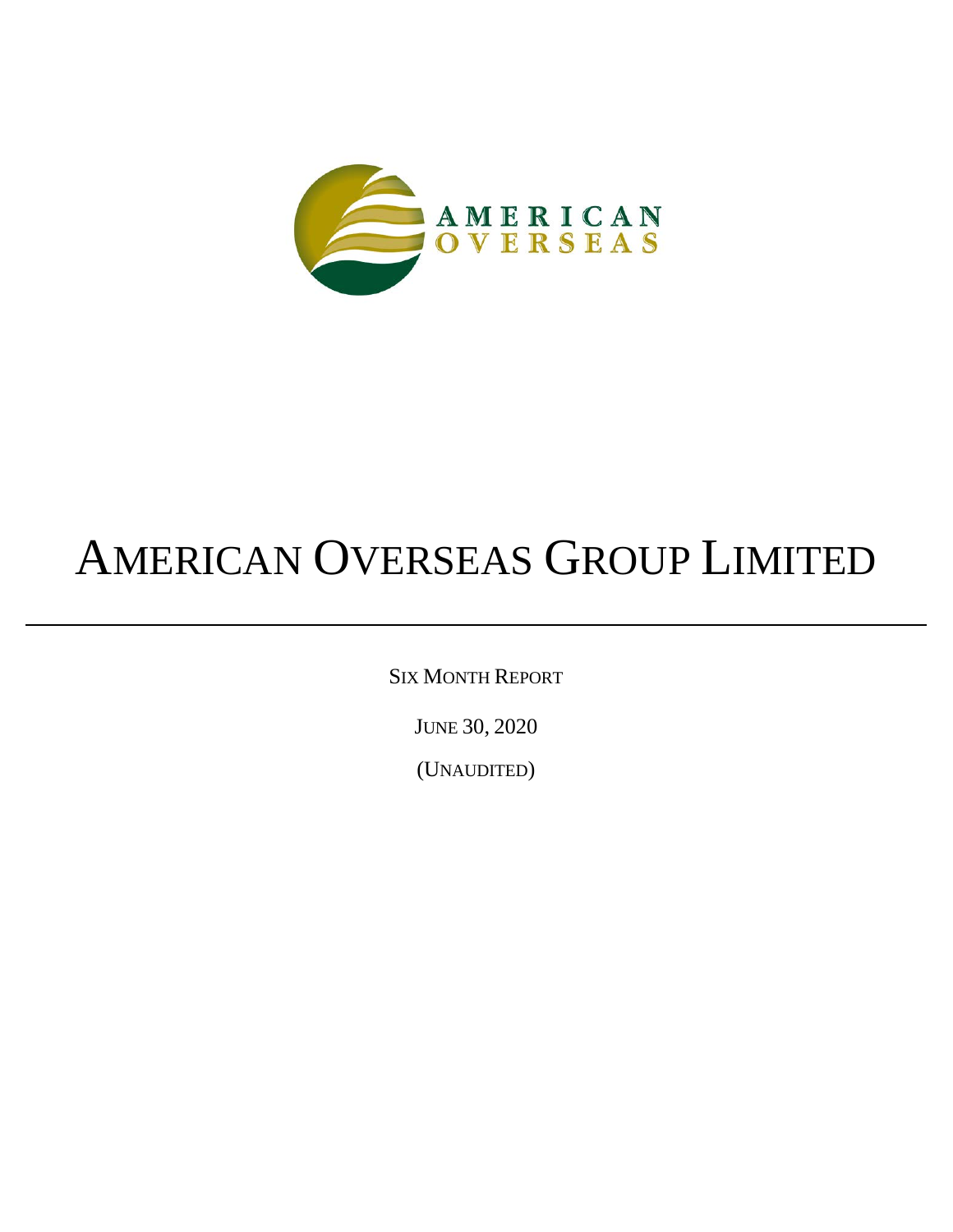#### **AMERICAN O VERSEAS GRO UP LIMITED CO NSO LIDATED BALANCE SHEETS (Unaudited)**

|                                                                     | June 30,<br>2020  | December 31,<br>2019 |  |
|---------------------------------------------------------------------|-------------------|----------------------|--|
| Assets                                                              |                   |                      |  |
| Fixed-maturity securities held as available for sale, at fair value | \$<br>63,989,157  | \$<br>129,747,902    |  |
| Equity investments available for sale, at fair value                | 4,320,478         | 1,180,849            |  |
| Cash and cash equivalents                                           | 22,497,108        | 22,601,650           |  |
| Restricted cash                                                     | 666,103           | 10,557,497           |  |
| Accrued investment income                                           | 329,399           | 675,050              |  |
| Premiums receivable                                                 | 79,031,685        | 81,000,015           |  |
| Deferred reinsurace premiums                                        | 107,834,041       | 125,727,914          |  |
| Reinsurance balances receivable, net                                | 199,801,860       | 210,404,968          |  |
| Salvage and subrogation recoverable                                 |                   | 385,442              |  |
| Deferred policy acquisition costs                                   | 3,675,528         | 515,075              |  |
| Intangible assets                                                   | 4,800,000         | 4,800,000            |  |
| Goodwill                                                            | 33,050,000        | 33,050,000           |  |
| Other assets                                                        | 4,690,475         | 3,184,255            |  |
| <b>Total assets</b>                                                 | \$<br>524,685,834 | 623,830,617<br>\$    |  |
| Liabilities and Shareholders' Equity                                |                   |                      |  |
| Liabilities:                                                        |                   |                      |  |
| Losses and loss expense reserve                                     | \$<br>194,855,391 | \$<br>263,685,760    |  |
| Deferred commission income                                          | 2,578,609         |                      |  |
| Unearned premiums                                                   | 111,754,690       | 128,792,721          |  |
| Ceded premium payable                                               | 80,116,255        | 89,078,595           |  |
| Payable to general agents                                           | 3,582,065         | 3,086,509            |  |
| Funds withheld                                                      | 54,223,245        | 52,794,397           |  |
| Accounts payable and accrued liabilities                            | 5,660,788         | 5,070,612            |  |
| Redeemable Series A preference shares                               | 2,615,525         | 7,291,881            |  |
| Derivative liabilities                                              |                   | 10,181               |  |
| Fair value adjustment                                               |                   | 2,901,044            |  |
| Notes payable                                                       | 16,520,907        | 16,520,907           |  |
| Non-owned interest in VIE                                           | 300,000           | 300,000              |  |
| Interest payable                                                    | 450,770           | 450,770              |  |
| Deferred tax liability                                              | 538,726           | 322,119              |  |
| <b>Total liabilities</b>                                            | 473,196,971       | 570, 305, 496        |  |
| Shareholders' equity:                                               |                   |                      |  |
| Common shares                                                       | 4,637,900         | 4,617,900            |  |
| Additional paid-in capital                                          | 189,053,899       | 189,002,460          |  |
| Accumulated other comprehensive income                              | 1,497,787         | 1,323,333            |  |
| Retained deficit                                                    | (149, 754, 099)   | (147, 471, 948)      |  |
| Total shareholders' equity                                          | 45,435,487        | 47,471,745           |  |
| Non-controlling interest in preferred shares in subsidiaries        | 6,053,376         | 6,053,376            |  |
| <b>Total equity</b>                                                 | 51,488,863        | 53,525,121           |  |
| Total liabilities and equity                                        | \$<br>524,685,834 | \$<br>623,830,617    |  |

See Accompanying Notes to the Consolidated Financial Statements.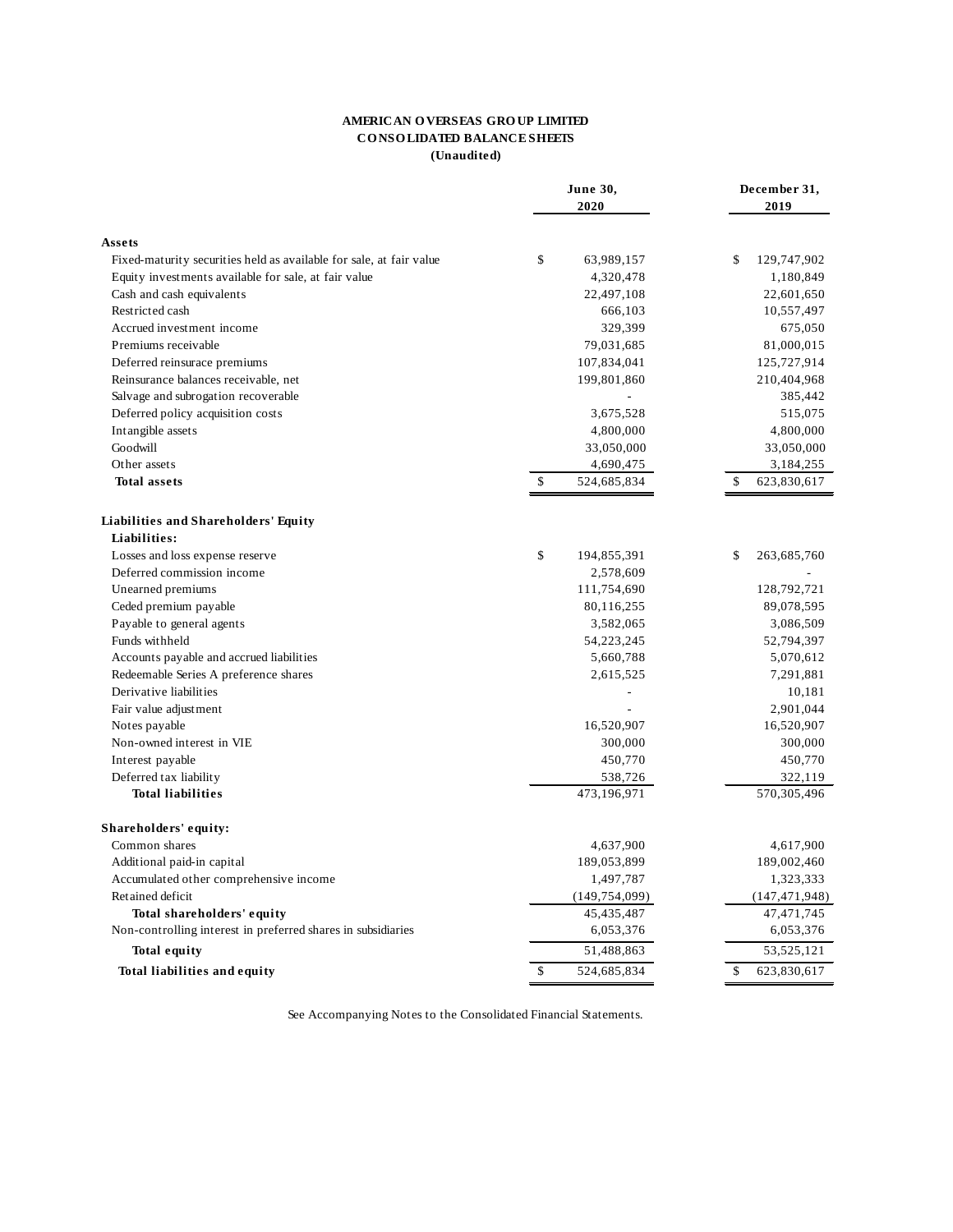# **AMERICAN O VERSEAS GRO UP LIMITED CO NSO LIDATED STATEMENTS O F O PERATIO NS**

# **(Unaudited)**

|                                                       | <b>Six Months Ended</b><br>June 30, |               |    |                  |
|-------------------------------------------------------|-------------------------------------|---------------|----|------------------|
|                                                       |                                     |               |    |                  |
|                                                       |                                     | 2020          |    | 2019             |
| Net premiums earned                                   | \$                                  | 4,437,789     |    | \$(10, 381, 959) |
| Fee income                                            |                                     | 5,250,671     |    | 6,051,790        |
| Net investment income                                 |                                     | 591,692       |    | 1,335,509        |
| Net realized gains                                    |                                     | 1,500,490     |    | 87,392           |
| Fair value adjustment                                 |                                     | 2,077,400     |    | 11,916,665       |
| Net change in fair value of credit derivatives        |                                     | 2,487         |    | 261,273          |
| Other income                                          |                                     |               |    | 30,968           |
| <b>Total revenues</b>                                 |                                     | 13,860,529    |    | 9,301,638        |
| Net losses and loss adjustment expenses               |                                     | 5,811,260     |    | 5,957,240        |
| Acquisition costs                                     |                                     | 2,238,812     |    | (443, 599)       |
| General and administrative expenses                   |                                     | 6,690,305     |    | 6,676,449        |
| Interest expense                                      |                                     | 901,540       |    | 901,540          |
| Other expense                                         |                                     | 284,157       |    |                  |
| <b>Total expenses</b>                                 |                                     | 15,926,074    |    | 13,091,630       |
| Loss before income tax expense and non-controlling    |                                     |               |    |                  |
| interest                                              |                                     | (2,065,545)   |    | (3,789,992)      |
| Income tax expense                                    |                                     | (216, 606)    |    | (2,100)          |
| Net loss before non-controlling interest              |                                     | (2, 282, 151) |    | (3,792,092)      |
| Dividends on Class B preference shares of subsidiary  |                                     |               |    |                  |
| Net loss attributable to common shareholders          |                                     | (2,282,151)   |    | \$ (3,792,092)   |
| Net loss per common share:                            |                                     |               |    |                  |
| Basic                                                 | \$                                  | (49.30)       | \$ | (82.18)          |
| Diluted                                               | \$                                  | (48.97)       | \$ | (82.18)          |
| Weighted-average number of common shares outstanding: |                                     |               |    |                  |
| Basic                                                 |                                     | 46,295        |    | 46,142           |
| Diluted                                               |                                     | 46,605        |    | 46,142           |

See Accompanying Notes to the Consolidated Financial Statements.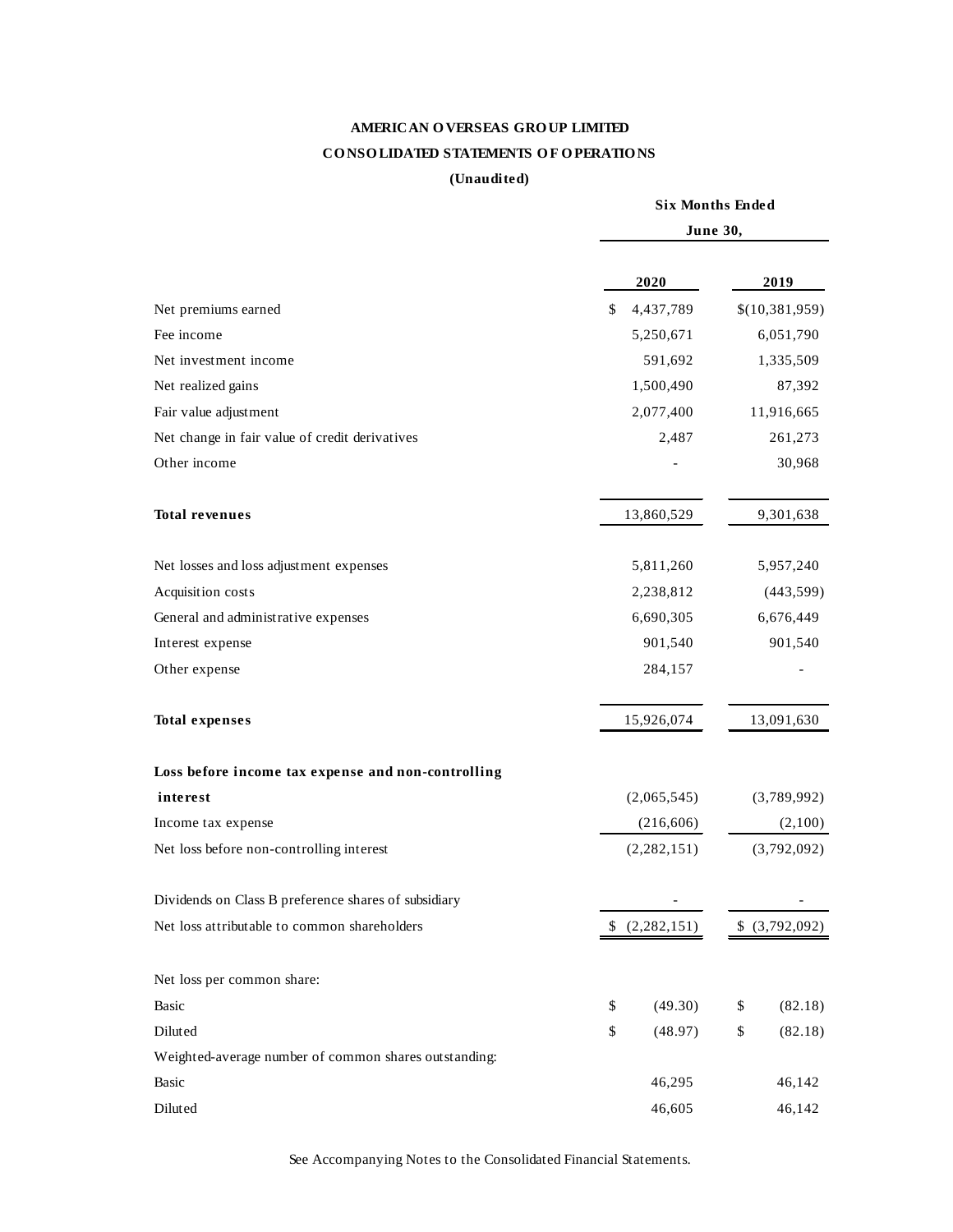# **AMERICAN O VERSEAS GRO UP LIMITED**

# **CO NSO LIDATED STATEMENTS O F CO MPREHENSIVE LO SS**

# **(Unaudited)**

|                                                                       |                   | <b>Six Months Ended</b><br><b>June 30,</b> |  |  |
|-----------------------------------------------------------------------|-------------------|--------------------------------------------|--|--|
|                                                                       | 2020              | 2019                                       |  |  |
| Net loss before non-controlling interest                              | (2,282,151)       | \$ (3,792,092)                             |  |  |
| Other comprehensive income                                            |                   |                                            |  |  |
| Change in unrealized fair value of investments                        | 1,674,944         | 2,587,006                                  |  |  |
| Less: reclassification adjustment for net realized investment (gains) |                   |                                            |  |  |
| included in income                                                    | (1,500,490)       | (87, 392)                                  |  |  |
| Other comprehensive income                                            | 174,454           | 2,499,614                                  |  |  |
| Comprehensive loss                                                    | (2,107,697)<br>S. | (1,292,478)<br>\$                          |  |  |

See Accompanying Notes to the Consolidated Financial Statements.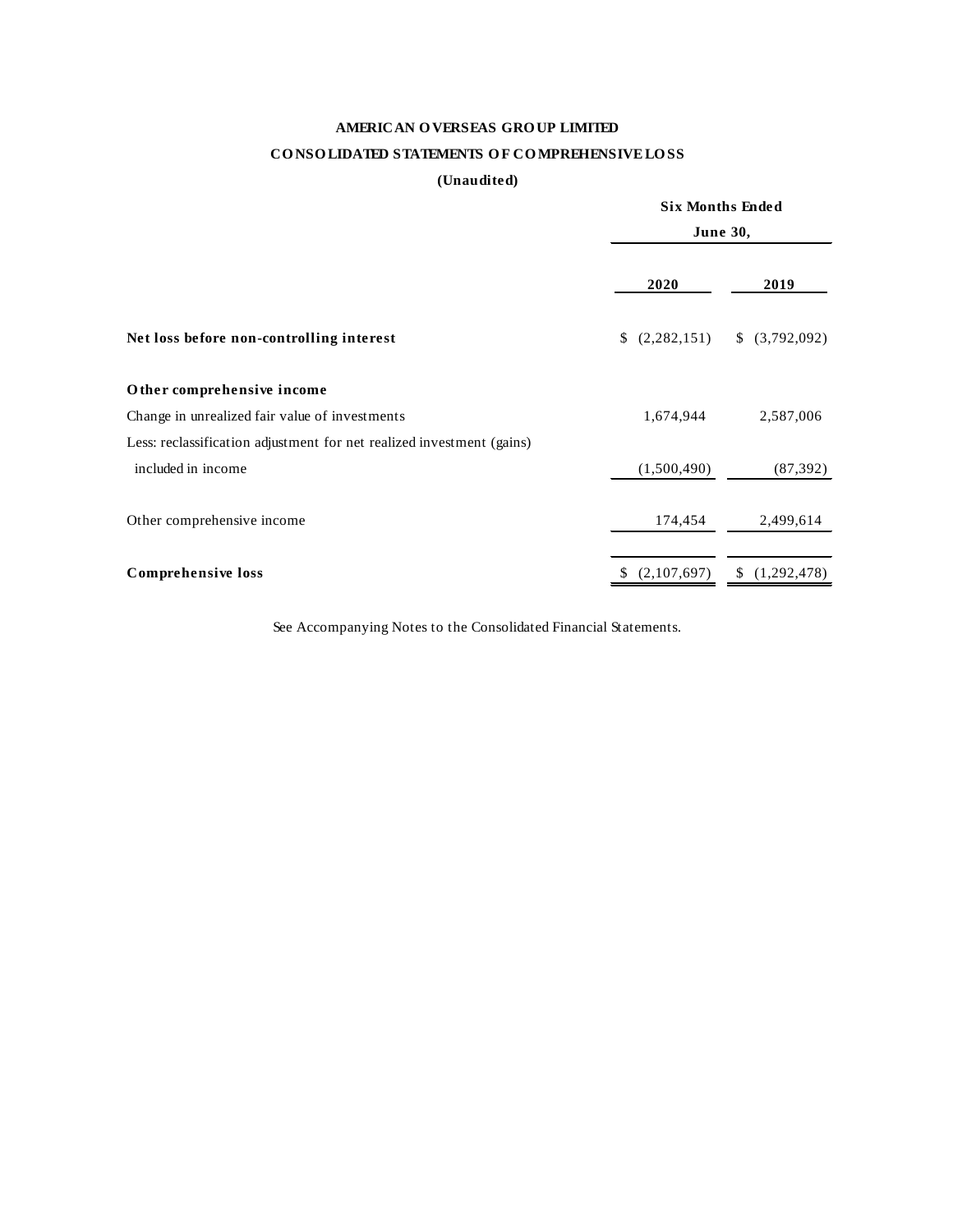# **AMERICAN O VERSEAS GRO UP LIMITED CO NSO LIDATED STATEMENTS O F EQ UITY AND RETAINED DEFICIT (Unaudited)**

|                                |               |                          |                          | Total                    |                          |               |
|--------------------------------|---------------|--------------------------|--------------------------|--------------------------|--------------------------|---------------|
|                                |               | Noncontrolling           | Additional               | comprehensive            | Retained                 | shareholders' |
|                                | Share capital | Interest                 | paid-in-capital          | income                   | deficit                  | equity        |
| Balance, December 31, 2019     | \$4,617,900   | \$6,053,376              | \$189,002,460            | 1,323,333                | \$(147, 471, 948)        | \$53,525,121  |
| Net loss                       |               | $\overline{\phantom{a}}$ | $\overline{\phantom{0}}$ | $\overline{\phantom{0}}$ | (2,282,151)              | (2,282,151)   |
| Share based compensation       | 20,000        | $\overline{\phantom{0}}$ | 51,439                   | $\overline{\phantom{a}}$ | $\overline{\phantom{a}}$ | 71,439        |
| Net change in unrealized gains |               |                          |                          |                          |                          |               |
| and losses on investments      |               | $\overline{\phantom{a}}$ |                          | 174,454                  |                          | 174,454       |
| Balance, June 30, 2020         | 4,637,900     | \$6,053,376              | \$189,053,899            | 1,497,787<br>SS.         | \$(149, 754, 099)        | \$51,488,863  |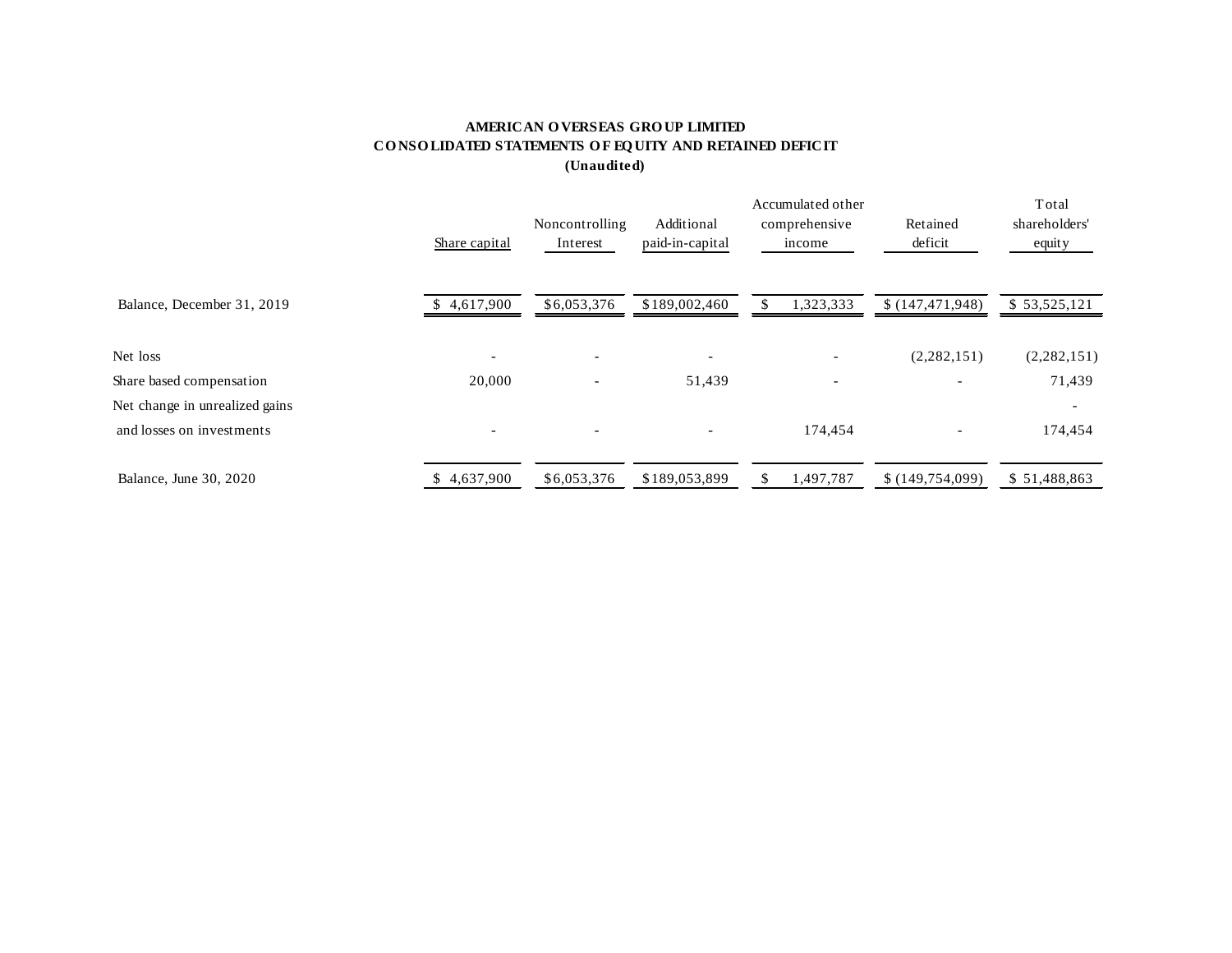## **AMERICAN O VERSEAS GRO UP LIMITED CO NSO LIDATED STATEMENTS O F CASH FLO WS June 30, 2020 and 2019**

|                                                                             | 2020             | 2019             |
|-----------------------------------------------------------------------------|------------------|------------------|
| CASH FLOWS FROM OPERATING ACTIVITIES:                                       |                  |                  |
| Net loss for the period                                                     | (2, 282, 151)    | (3,792,092)      |
| Adjustments to reconcile net loss to net cash used in operating activities: |                  |                  |
| Net realized (gain) on sale of investments                                  | (1,500,490)      | (87, 392)        |
| Net unrealized loss on equity investment                                    | 280,230          |                  |
| Net unrealized (gains) on credit derivatives                                | (2, 487)         | (261, 273)       |
| Deferred tax expense                                                        | 216,606          | 2,100            |
| Interest expense                                                            | 901,540          | 901,540          |
| Share based compensation                                                    | 71,439           | 127,727          |
| Amortization of fair value adjustment                                       | (2,077,400)      | (11, 916, 665)   |
| Amortization of bond discount                                               | 119,059          | 136,998          |
| Changes in operating assets and liabilities:                                |                  |                  |
| Accrued investment income                                                   | 345,651          | (69, 951)        |
| Premiums receivable                                                         | 1,968,330        | 630,490          |
| Reinsurance balance receivable, net                                         | 17,893,873       | 98,318,581       |
| Deferred reinsurace premiums                                                | 10,603,108       | (128, 991, 320)  |
| Salvage and subrogation                                                     | 385,442          | 308,031          |
| Deferred acquisition costs, net                                             | (581, 843)       | (63, 684)        |
| Other assets                                                                | (1,506,220)      | (2,385,492)      |
| Unpaid losses and loss adjustment expenses                                  | (68, 830, 368)   | 9,575,638        |
| Unearned premiums                                                           | (17,038,031)     | 19,636,887       |
| Payable to general agents                                                   | 495,556          | 819,517          |
| Funds withheld                                                              | 1,428,848        | (671,980)        |
| Ceded premium payable                                                       | (8,962,340)      | (1,987,101)      |
| Accounts payable and accrued liabilities                                    | 590,177          | 3,598,390        |
| Changes in derivative liability                                             | (7,694)          | 7,009            |
| Net cash used in operating activities                                       | (67, 489, 165)   | (16, 164, 042)   |
|                                                                             |                  |                  |
| CASH FLOWS FROM INVESTING ACTIVITIES:                                       |                  |                  |
| Purchase of available for sale securities                                   | (27, 190, 163)   | (65,328,152)     |
| Proceeds from sales of investments                                          | 85,410,200       | 46,284,260       |
| Proceeds from maturities of investments                                     | 5,674,732        | 26,888,855       |
| Net cash provided by investing activities                                   | 63,894,769       | 7,844,963        |
| CASH FLOWS FROM FINANCING ACTIVITIES:                                       |                  |                  |
| Interest paid                                                               | (901, 540)       | (901, 540)       |
| Payment on preferred shares                                                 | (5,500,000)      |                  |
| Net cash used in financing activities                                       | (6,401,540)      | (901, 540)       |
| Net decrease in cash, cash equivalents and restricted cash                  | (9,995,936)      | (9,220,619)      |
| Cash, cash equivalents and restricted cash - beginning of year              | 33,159,147       | 41,261,742       |
| Cash, cash equivalents and restricted cash - end of period                  | \$<br>23,163,211 | \$<br>32,041,123 |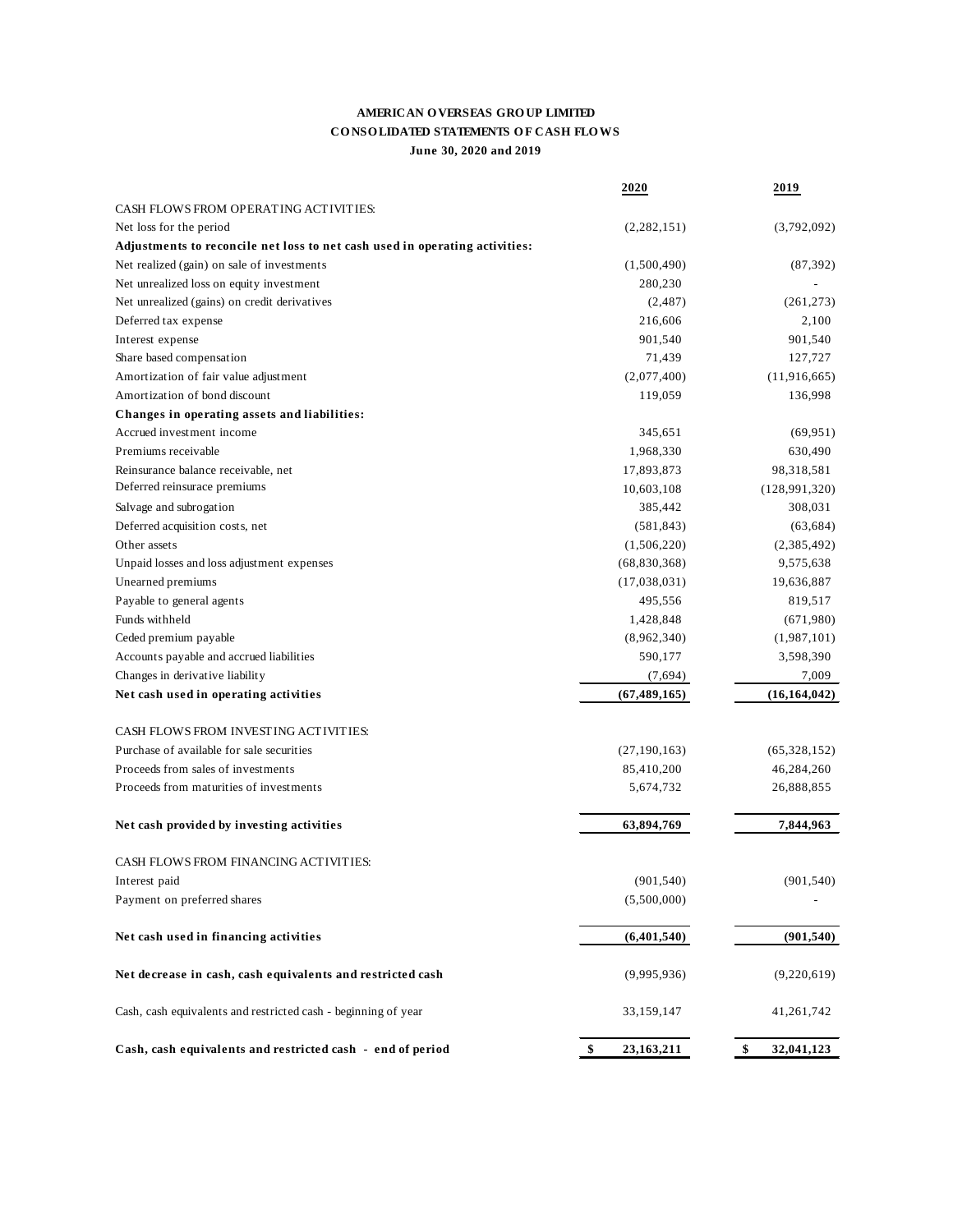#### **American Overseas Group Limited Explanatory notes**

The interim unaudited consolidated financial statements do not include all of the information and disclosures required by accounting principles generally accepted in the United States of America ("US GAAP"). These statements should be read in conjunction with the audited consolidated financial statements and notes as of and for the period ended December 31, 2019 for American Overseas Group Limited which are posted on the Company's website and can be found at www.aoreltd.com under "Financial Information."

#### **Security Ownership of Executive Officers and Directors**

Pursuant to Regulation  $6.9(2)(x)(a)$  and (b) of Section IIA of the Bermuda Stock Exchange Listing Regulations, the total interests of all directors and executive officers of the Company in the common shares of the Company as at June 30, 2020, was 1,776 shares or approximately 3.83% of the common shares outstanding, net of treasury shares.

#### **Equity Compensation of Directors**

The table below sets forth the aggregate number of shares underlying option awards and restricted stock unit ("RSU") awards outstanding for each director as of June 30, 2020 (other than for Ms. Roberts whose equity awards are set forth in "Equity Compensation of Executive Officers" below).

|                         |               | Shares Underlying Options at June 30, |                      |
|-------------------------|---------------|---------------------------------------|----------------------|
|                         | Options at    | 2020                                  |                      |
|                         | June 30, 2020 | (Vested and                           | <b>RSUs</b>          |
| <b>Name</b>             | (Outstanding) | Exercisable)                          | That Have Not Vested |
| <b>James Zech</b>       | 29.53         | 29.53                                 |                      |
| <b>Clement S. Dwyer</b> | 7.15          | 7.15                                  |                      |
| Andrew J. Kirkpatrick   | 300.00        | 262.50                                | 225.00               |

Share Options granted to directors under the 2006 Equity Plan vest in four equal annual installments on the first four anniversaries of the date of grant. RSUs vest annually in equal installments over a four-year period.

#### **Equity Compensation of Executive Officers**

The following table shows equity awards granted to officers of the Company outstanding at June 30, 2020:

|                   | <b>Option Awards</b>                                                                |                                                                                     |               |                                        |                                                                               | <b>RSU</b> Awards                                  |  |                                               | <b>Restricted Stock Awards Subject</b><br>to Forfeiture      |                                        |
|-------------------|-------------------------------------------------------------------------------------|-------------------------------------------------------------------------------------|---------------|----------------------------------------|-------------------------------------------------------------------------------|----------------------------------------------------|--|-----------------------------------------------|--------------------------------------------------------------|----------------------------------------|
|                   | Number of<br>Common<br><b>Shares</b><br>Underlying<br>Unexercised<br><b>Options</b> | Number of<br>Common<br><b>Shares</b><br>Underlying<br>Unexercised<br><b>Options</b> |               | <b>O</b> ption<br>Exercise             | Option<br>Expiration                                                          | Number of<br><b>Shares</b> that<br><b>Have Not</b> |  | <b>Market Value</b><br>of Shares<br>That have | Number of<br><b>Shares</b> that<br><b>Have Not</b>           | Market Value<br>of Shares<br>That have |
| Name              | Exercisable                                                                         | Unexercisable                                                                       |               | Price                                  | Date                                                                          | <b>Vested</b>                                      |  | Not Vested (1)                                | Vested                                                       | Not Vested <sup>(1)</sup>              |
| Debra J. Roberts  | 12.42<br>26.15<br>500.00<br>131.25<br>$\sim$                                        | $\sim$<br>$\sim$<br>$\sim$<br>43.75 \$<br>-                                         | \$.<br>S<br>S | 1,090.00<br>915.00<br>850.00<br>700.00 | 4/26/2021<br>4/26/2022<br>12/15/2025<br>3/21/2027<br>$\overline{\phantom{a}}$ | $\overline{\phantom{a}}$<br>$\sim$<br>-            |  | ٠<br>÷,<br>٠<br>$\overline{\phantom{a}}$<br>٠ | $\sim$<br>÷<br>$\sim$<br>$\overline{\phantom{a}}$<br>25.00 S | ٠<br>$\overline{\phantom{a}}$<br>8,750 |
| Ronald J. Ballard | $\sim$                                                                              | $\overline{\phantom{a}}$                                                            |               | $\overline{\phantom{a}}$               | $\overline{\phantom{a}}$                                                      | $225.00 \text{ s}$                                 |  | 78,750                                        | $\sim$                                                       | $\overline{\phantom{a}}$               |

(1) Based on the closing price of \$350.00 per share on June 30, 2020.